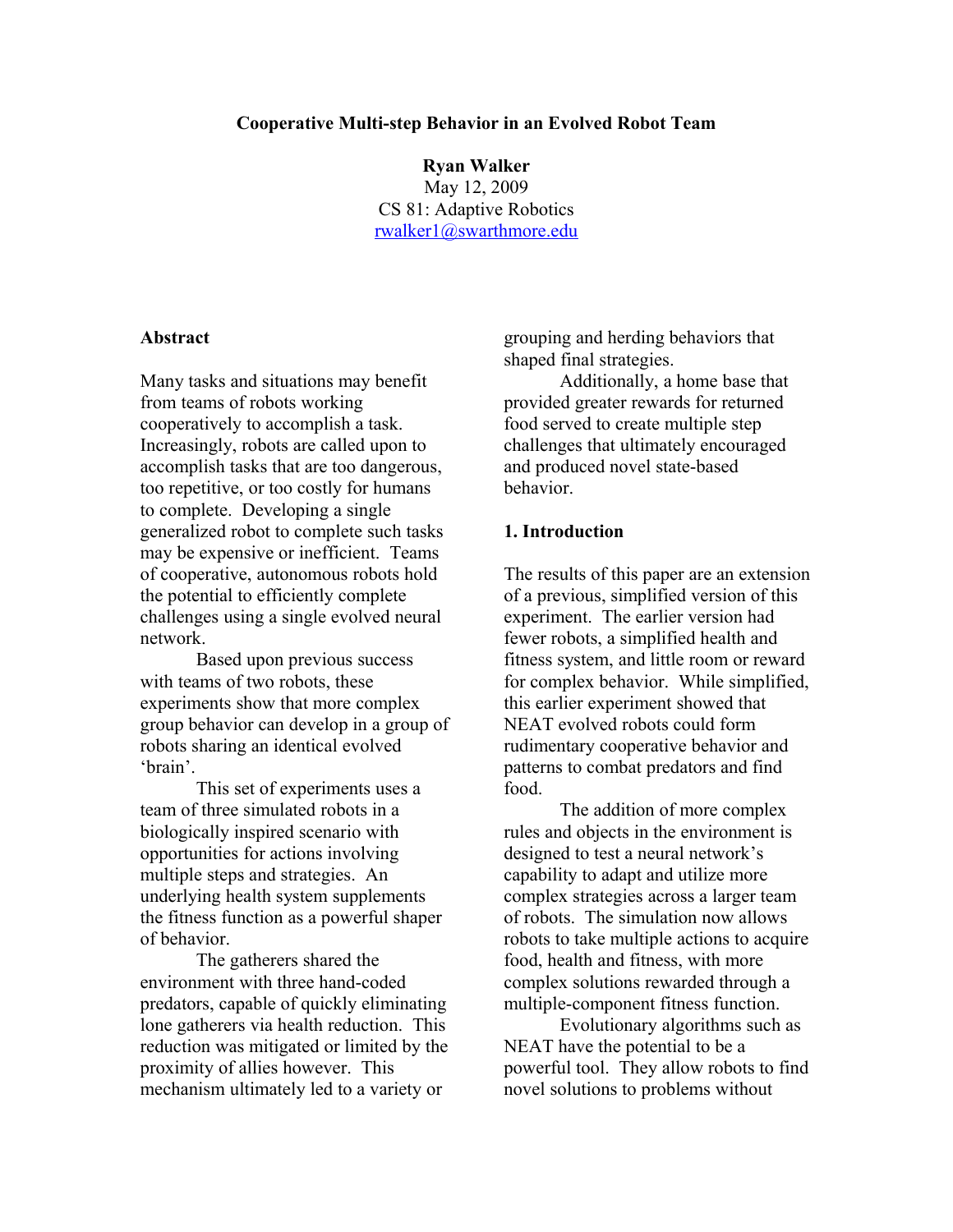direct human programming. Using a pre-defined base neural network of interconnected input, output, and hidden nodes, NEAT randomly adjusts the weights and connections between nodes, testing each solution in an environment with a defined fitness metric.

More successful weights are saved to pass on to future generations, building upon each other to maximize fitness. Through random changes, different strategies can be found and saved, ideally leading to a satisfactory solution.

In addition to randomly changing the weights associated with neural networks, NEAT randomly adds nodes and connections, slowly building a more complex network with increased computing capability. For these experiments, these probabilities were set at .07 for a new connection, and .05 for a new node.

The NEAT algorithm itself also allows for speciation by tracking the performance of related networks. This ensures that solutions with novel ideas have a chance to thrive despite temporary sub-optimal performance. This measure helps to avoid the local maxima problem intrinsic to randomized fitness-based systems.

## **2. Related Work**

As in my earlier experiments, the concept and design of the experiment is influenced by the robot duel experiment in Stanley et al. This paper utilized NEAT in a competitive environment to encourage higher fitness and more novel solutions.

The paper also lays down the basic experimental framework of this sort of experiment. Notions such as the gradual increase in complexity over time

were used successfully in the Stanley paper and carry over to this situation as well.

The experiments differ however, in complexity and motivation. Stanley pits two networks in an arms race of sorts in which both robots seek to become better than the other in a somewhat simple task. This experiment instead seeks to reward cooperation and versatility in a single evolved network. The scenario and variables are also more complex, with multiple environmental interactions and a fitness function derived from multiple components.

Potter et al. also inspired the group mechanics in the experiment. While Potter et al. relied on multiple specialized brains to accomplish a task, the paper was valuable in its discussion on encouraging cooperation between robots. The paper was highly focused on specialization as a solution to multirobot problems, whereas this experiment examines a task where generality and adaptability are favored. The relationship between difficulty and cooperation discussed in the paper was helpful as my results also show that difficulty alone is not a primary motivator towards cooperation.

The Parker paper did not serve as a specific guide for this experiment, but it provided motivation and ideas when designing the simulation. The paper uses an un-evolved algorithm to determine motivation and action. The resulting behaviors and conditions however, helped me to create the challenges in the environment. The paper also discusses the importance of sensor input and communication in cooperative teams, concepts that helped to inspire the neural net and design of the simulation.

Additionally, as an example of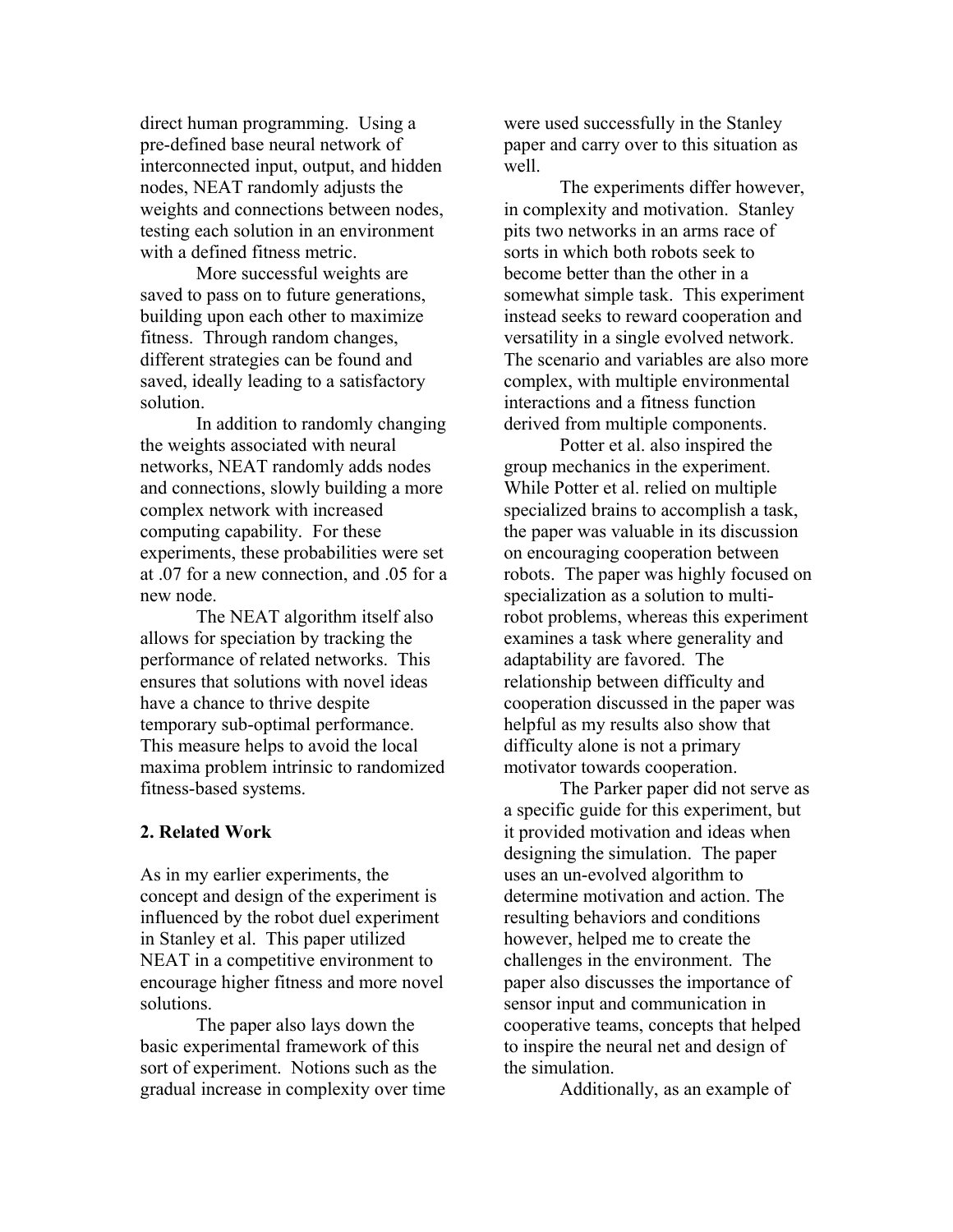hard-coded teamwork, it serves as an interesting reference and comparison to behavior achieved in this experiment.

## **3. Experimental Rules and Environment**

Each experiment involved the same essential setup with experimental parameters. All feature a team of three evolved gatherers in competition with a set of environmental rules. The evolved experimental robots must gather food while avoiding hand-coded predatory robots that can cause harm. A homogenous evolved neural network controls the gatherers. Each robot utilizes a copy of the most recent neural network to govern their actions. The alternative would be a heterogeneous system in which each gatherer robot evolves their controlling network independently of the others. The onenetwork system demands a generalized brain that can be applied successfully to three robots working cooperatively.

The neural network that controlled all three gatherers was evolved using the NEAT algorithm. The evolution was initialized with a hidden layer of size two or three depending on the experiment. Evolutions ran for 60 to 120 generations, with each generation consisting of ten chromosomes.

Each variation underwent two trials of 1000 steps to evaluate fitness. All robots were reset to their initial health state and pose for each trial, and the lights were randomly scattered about the environment. Initial experimentation used three trials with different focuses: food gathering, predator contact, and mixed. Results however, were less successful, and robot behavior was more erratic, prompting a return to uniform

trials.

The simulated environment consisted of a square room filled with sixteen randomly scattered light sources that acted as 'food' for the gathering robots. In the upper-right corner of the room was a cyan box that acts as a home base for the robots. The three gatherers started each trial arrayed about the base in static locations towards the middle of the environment.

Three predator robots started opposite the gatherers. The predators were hand-coded to wander the map without eating the light-food. When predators detected a gatherer, they would make a general effort to pursue, but due to the small room size and variety of light sources, they were not overly aggressive. They were equipped with short range light sensors, which were easily confused by the initial light sources. As food was eaten however, the predators became more efficient at finding prey. The predators served an important role as a primary, semirandom challenge to the gatherers, motivating group behavior and health recovery.

The experimental robots were all simulated Pioneer robots, each equipped with front light sensors and an identifying colored light source. The gatherers also had basic front sonar sensors, averaged into front-left and front-right values. Light sources thus act as the primary form of sensory interaction in the environment, with colored lights according to role. Gatherer robots featured blue lights on their backs. The predators were equipped with red lights. Food sources were identified as green lights that disappeared when eaten. Home base was a cyan box illuminated slightly.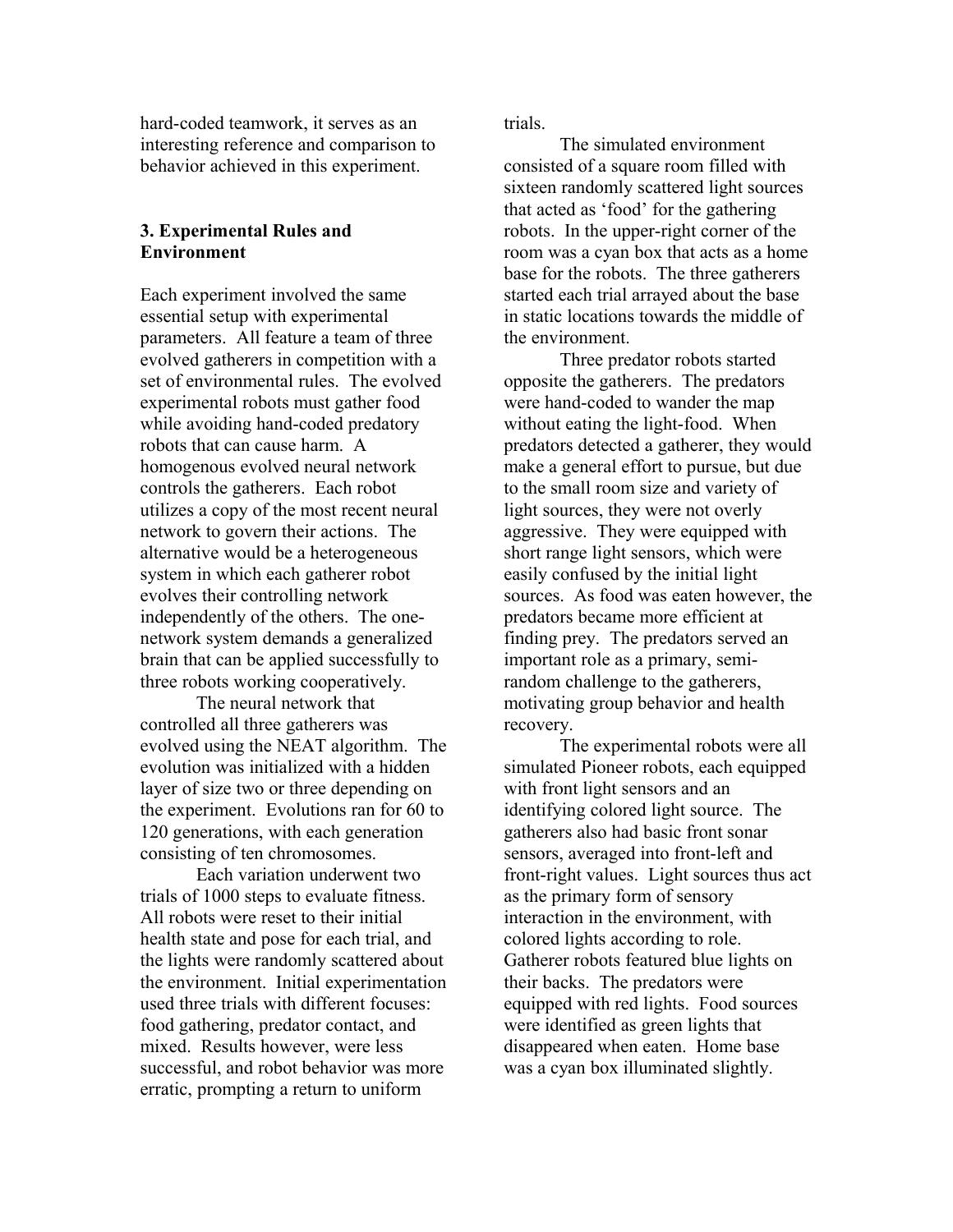## **3b. Health System**

The rules of the simulation were enforced via a health system that affected both predator and gatherer robots. Internal counters tracked health values of all robots, with different interactions increasing or decreasing the health of individual robots. Gatherers started each trial with 200 health, while predators had 120. The most dramatic health change occurred when predator and gatherer robots met. If one gatherer came within a small distance (< 1 robot length) of one or more predators, then the gatherer suffered dramatically, losing 30 health per time step for every predator in maintained proximity. In order to foster cooperative behavior however, if two or more gatherers were in proximity to the same predator then the penalties were far less. Gatherers lost only 10 health per time step while predators suffered 25. Figure 1 displays the gatherers in tight formation, safe from the otherwise deadly predator. This became a common tactic to avoid health loss.



Figure 1

If, at the end of a time step, a robot's health was less than or equal to zero, it was deactivated for the remainder of the trial. The robot remained in the environment, but motor functions were halted and the identifying lights were turned off.

This system was in place in previous experiments and successfully allowed the evolved robots a chance to develop basic cooperative behavior.

In addition to this interaction, gatherers now had two other opportunities to affect their health through interactions with food and the home. Instead of simply consuming food, the gatherers in the simulation were forced to make a choice when they picked up food.

Depending on a neural net output, the robots had a choice to either 'hold' or 'eat' food with various consequences. Immediately eating food benefited the individual by restoring 20 health. The robots however, could 'choose' to hold food without eating it for no immediate health gain. If they held the food and happened to come close to the home base then they deposited their food and were instantly restored to full health if there was food in the base. This allowed the robots to maintain high individual and group health if they accomplished a more complex multi-step task.

## **3c. Fitness function**

The health system governed each individual trial, but does not directly affect the fitness function greatly, the measure of fitness for each chromosome. In previous version of this experiment, fitness of a species was determined directly by food consumed. This simplistic fitness function rewarded repetitive and basic food-finding behavior, but failed to directly reward complex behavior.

In this series of experiments, fitness was determined by a series of measures that progressively rewarded more complex behavior. Exact values varied depending on the experiment, but in general the fitness function was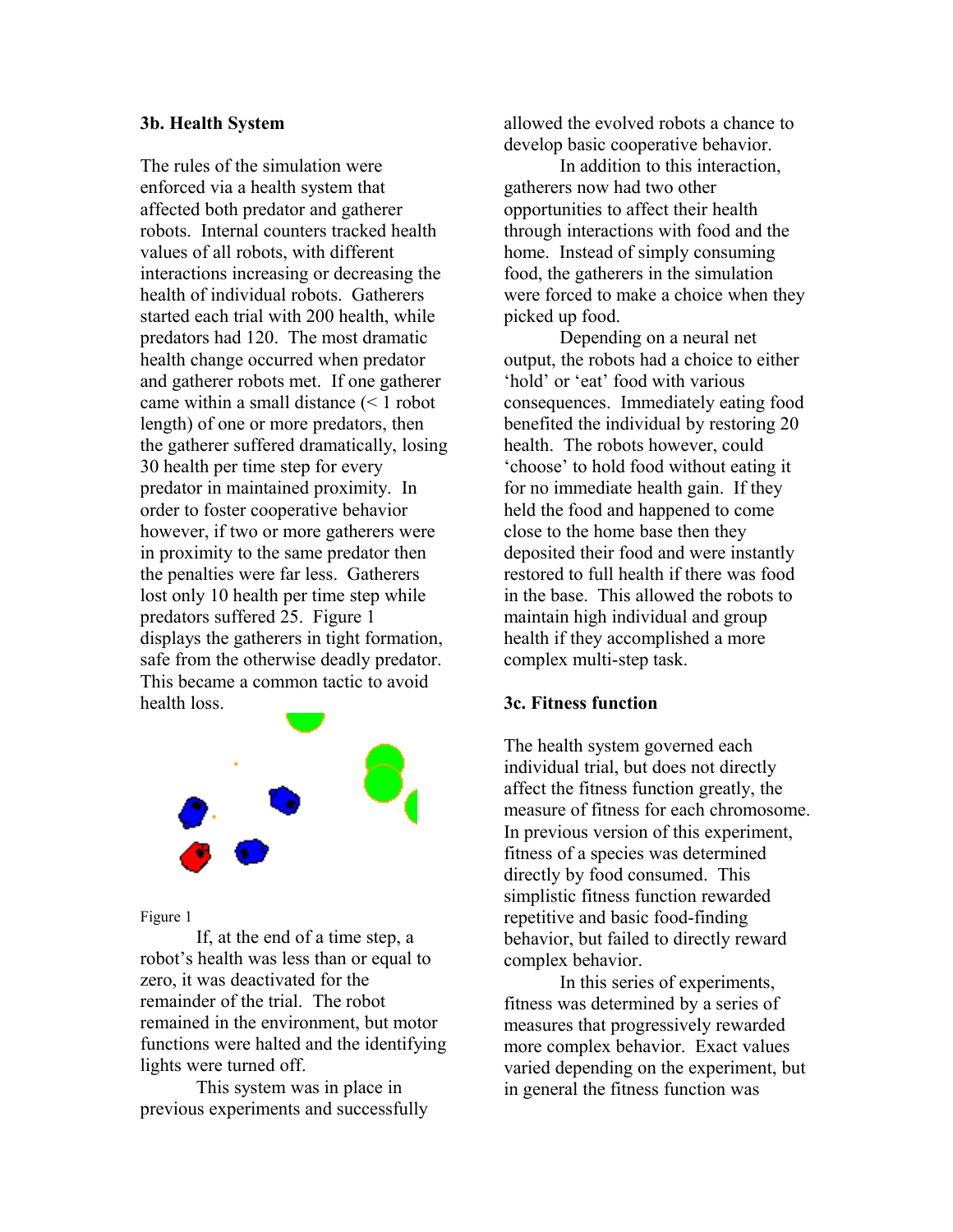defined as:

**Eat food immediately**: *health gain, +1* fitness

**Food held***: +3-15 fitness*

**Food returned to home***: health gain, +10-50 fitness*

The gatherers also gained fitness if the mean health of all three was above 190, rewarding generally high, sustained health.

This combined health and fitness system allows for gains in direct and indirect ways. Eating food immediately is an easy, low effort task with a small direct reward. The health gained from eating food however, may allow a gatherer to stay alive longer to gather more food, for instance.

Multi-step behavior with longerterm benefits, such as returning to base with food, proved difficult to explicitly reward, so each step of the process grants higher rewards. This ensured that robots exhibiting more complex behavior were more likely to pass these traits on.

## **3d. Neural Network**

In all iterations and experiments, the robots were governed by an evolved neural-network. In all cases, the inputs and outputs of the network were identical. As seen in figure 2 (a fully evolved network), the network started with twelve inputs and three outputs, with a hidden layer of two nodes. Input nodes included sensory information from sonar and RGB values on both left and right sides. Additional sensors provide specific information to the robot relevant to the tasks. Figure 2

One node corresponds to the robots current health, enabling the robot to decide how to treat food and predators. Two additional nodes provide distance and dTheta to home base. While this knowledge may predispose the robot to interact with its home, it is valuable to provide directions. Early prototypes of the experiment used more lights to signify the home base, but the abundance of different light sources made it even more difficult for the robot to discern objects in its environment. Providing this information, which would not be unrealistic in many practical situations, allowed the robots to make distinctive moves towards home. This ultimately became key to more complex behaviors and patterns.

The three output nodes controlled the robots' interactions with the environment. Two nodes were linked to left and right motor controls. A third neural net output was used as a binary decision indicator as described in the health and fitness rules, queried whenever a robot ate food.

The neural net used a tanh activation function, with all inputs and outputs scaled from -1 to 1. This allowed for outputs that were easily translated into left and right motor commands, scaled for forwards and backwards movement.

Ultimately, the networks evolved many more connections and nodes to handle the multiple states and calculations required to succeed in the experiment. Figure 2 displays the final neural network from a moderately successful trial that utilized a pattern/group proximity based solution

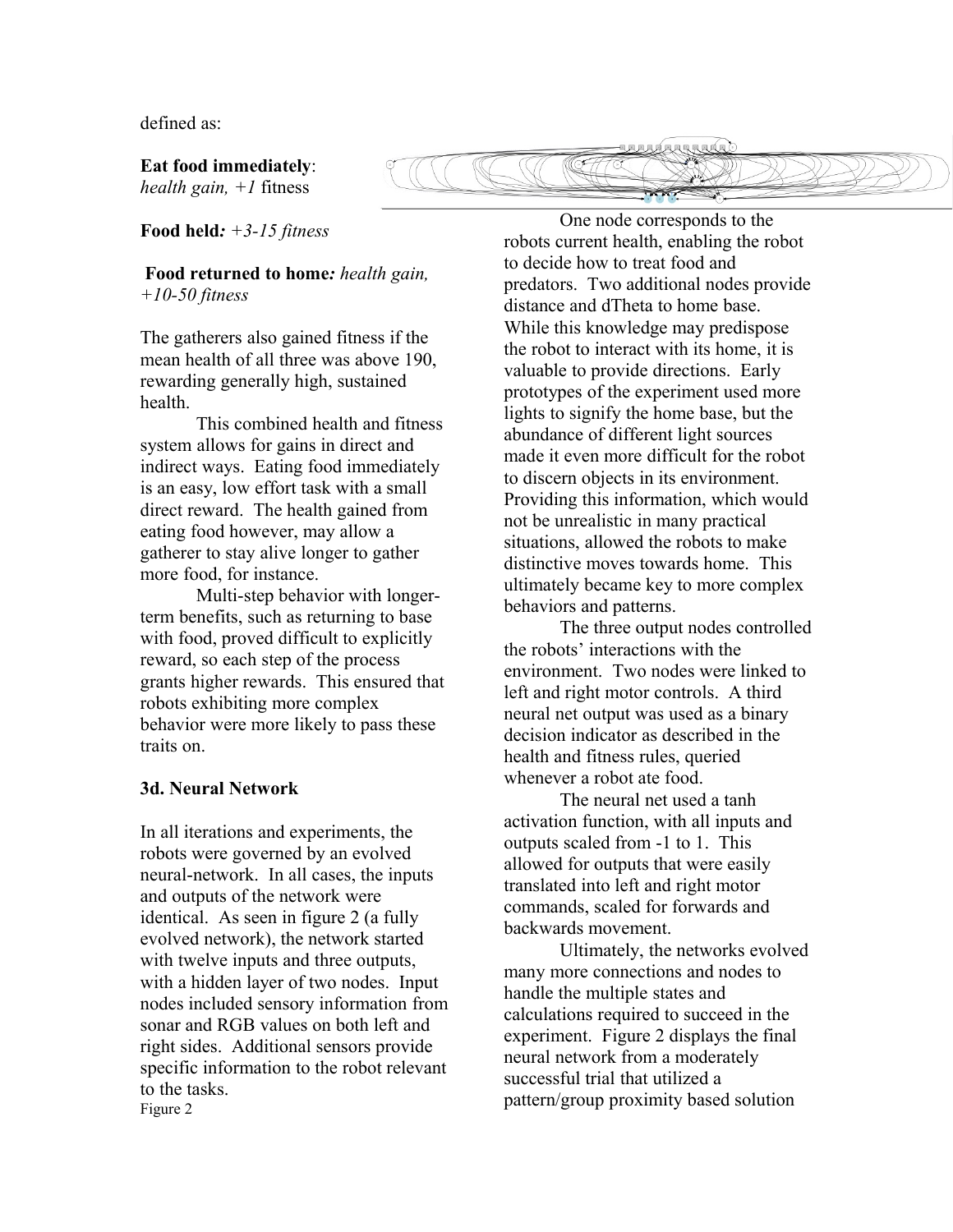to finding food.

# **5. Experiments**

The final experiments were divided into two general groups based upon fitness function and evolutionary parameters. Within each group, multiple evolutions using the same general parameters were tested.

Group 1 had the same environmental and health features as group 2, but the fitness function varied slightly between the two groups. Group 1 rewarded eaten food, held food, and food returned to base with  $+1$ ,  $+3$ , and +10 respectively. Group 2 placed a much higher fitness emphasis on returning to base and holding with corresponding fitness rewards of +1,  $+10$ , and  $+50$ . This higher reward was designed to heavily promote more complex behavior so as to test whether the network would alter its behavior or priorities. Within each of these groups, three finalized evolutions were run from  $80 - 120$  evolutions.

Both groups also featured several preliminary evolutions of fewer generations in order to tune and refine NEAT parameters. Fitness graphs are an unhelpful indicator of success, as fitness functions varied greatly between the groups. Additionally, the true gauge of success was the complexity of the behavior, a metric difficult to judge without description.

## **Observations**

Three representative evolutions are described for each group as described above. Other evolutions were either: very similar to one described, preliminary tests, or displayed little complex behavior of interest.

# **Trial 1A**

Trial A in group 1 evolved an individualistic strategy, with each individual robot capable of autonomous navigation and avoidance of predators. This is in opposition to some later solutions in this group that relied primarily upon pattern-based motion. The network quickly evolved basic navigation skills including forward and backward movement, and wall avoidance. As the species advanced however, it struggled to integrate more advanced behavior seamlessly into its operation. The simulated robots often became stuck in a rotating 'waiting state' in between more complex actions.

The robots ultimately learned to hold food, but upon collecting food tended to spin, occasionally recognizing a stimulus and acting quickly. Robots that held food occasionally moved towards base quickly after a period of waiting. Overall, this group was generally successful but exhibited little group interaction.

## **Trial 1B**

The second evolution evolved a radically different strategy for dealing with food and predators. Instead of developing tuned individual reactions, the neural network became pattern based, with robots moving about each other, always attempting to maintain sight of another friendly robot.

To facilitate this, even highly evolved generations used backwards motion so that their forward-located light sensors were able to maintain contact with teammates. Initially, the gatherers moved around each other in a rotating triangle. This behavior is likely motivated by the health system that greatly rewards gatherer proximity to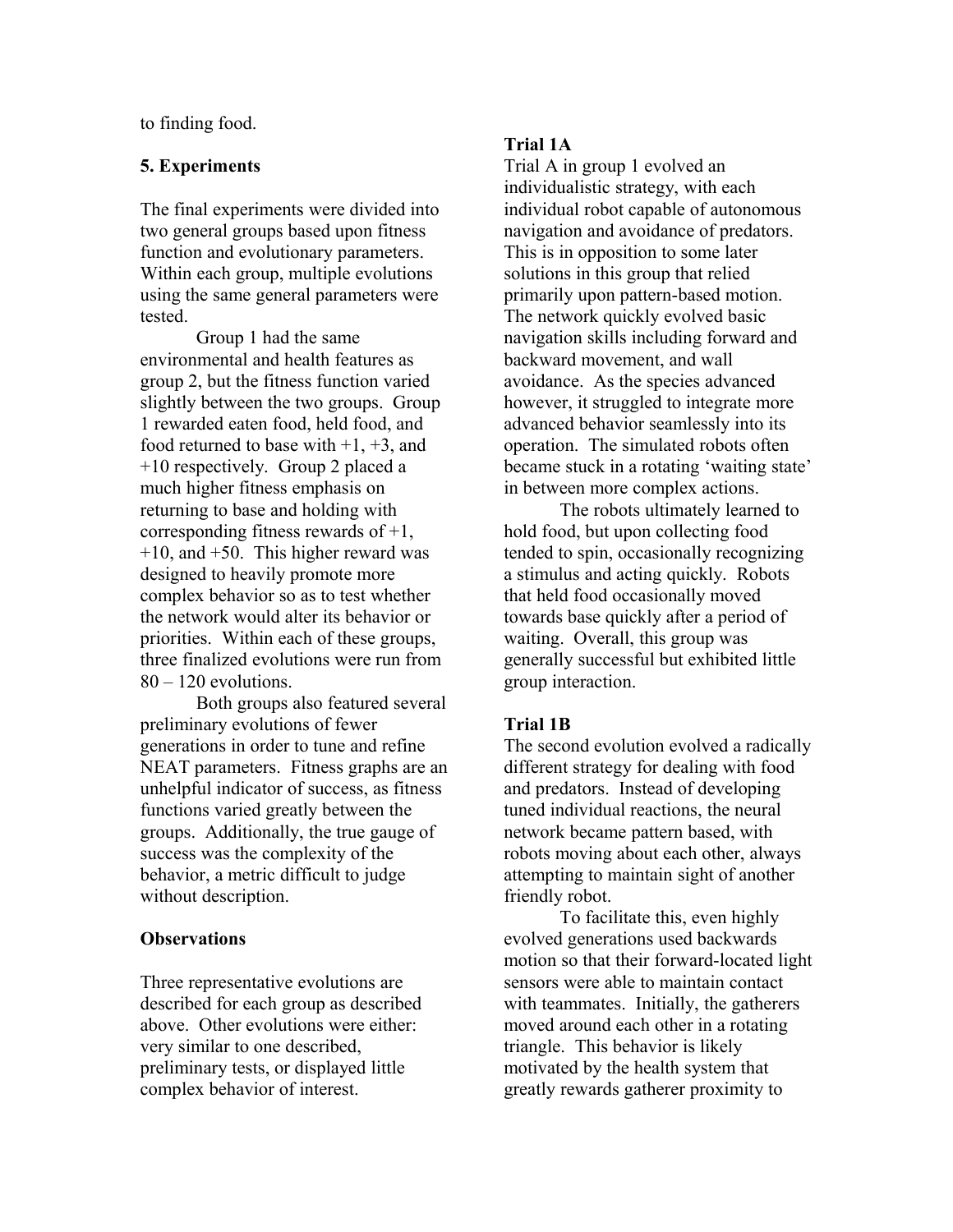avoid predation.

After the robots generally cleared the middle area of food, they broke pattern and each attempted to move to a seemingly random corner. This seems to be a direct strategy to return food to the home base, as the chance of picking the corner with the home base is 25-75% depending on many gatherers died en route or moved to duplicate corners. Figure 3 shows a particularly successful trial in which all three robots moved in the correct general direction after eating a few units of food. Only the upper two are close enough to potentially drop off food.



# **Trial 1C**

Trial C also utilized backwards-moving robots to maintain visual group contact. The third evolution evolved a much more intelligent form of the second's behavior however. Like the previous evolution, the group of gatherers moved inwards and together to quickly gather initial food, which can make up the majority depending on the random distribution. After gathering food however, the gatherers do not blindly run to the corners to become stuck.

Instead, the robots utilize individual reactions to move outwards, circling more towards the edge. When a

robot comes within close visual distance of the home base, it rapidly moves into contact, effectively returning food to the base. Additionally, gatherers that encountered, but survived predator encounters often seemed to return to the middle seeking food.

These behaviors represent a more complex combination of the previous evolutions, in which the neural network has evolved state-based reactions presumably linked to the state determining inputs. While the behavior was unrefined at times, the robots were capable gatherers, fulfilling the task through a combination of efficient group-influenced patterns and individual reactions. Figure 4 displays a trial of 1C in which the robots, having consumed central food, have moved to the periphery with varying success.



# **Trial 2A**

This evolutionary trial represents the first of group 2, in which the fitness function more heavily rewarded holding and returning food. As in previous trials, the gatherers adopted a backwards motion, moving about in a tight cluster when in visual range of each other. When out of view of the other robots however, lone robots strayed farther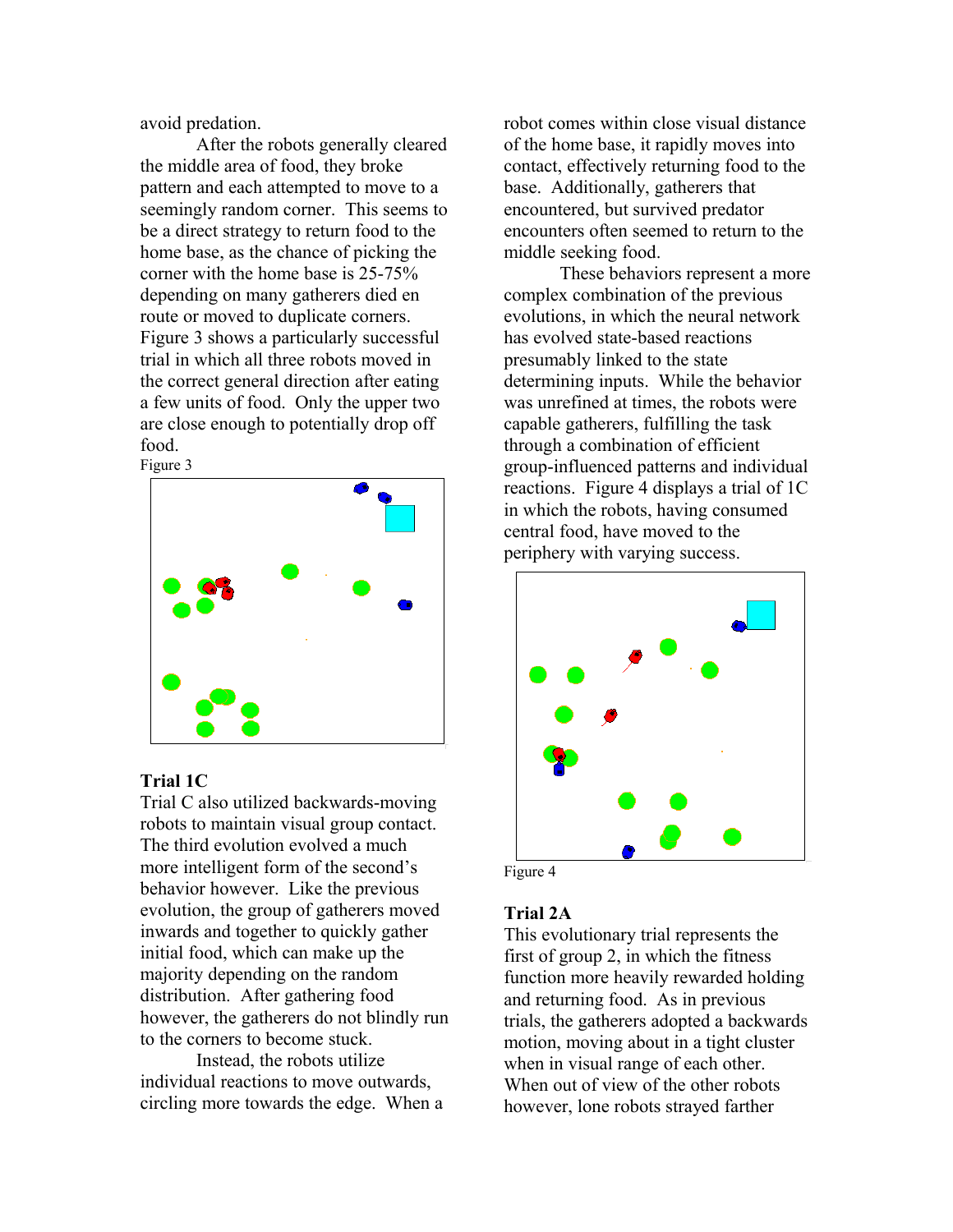towards the edge, usually returning to center in reaction to a nearby gatherer or predator. This strategy ensures that robots are generally protected, yet utilizes greater exploration.

# **Trial 2B**

The second main evolution of the second group took an alternative strategy, utilizing forward motion and good general reactions. Instead of relying on a pattern to return home, this group relies on random group movements combined with sharp individual actions to consistently maintain health.

While this group rarely returned to the base with food, when it did it usually did so with multiple robots due to group following.

## **Trial 2C**

The last notable trial of group 2 was one of the most successful in both score and behavior. In this evolution, the evolved brain uses more complex patterns and state-determined actions.

The gatherers employed a loose group-based behavior, wandering about after food yet seeking general proximity to allies. After collecting food, robots individually looped definitively towards base in an arc. While the robots occasionally became stuck on the home itself, those that did not continued to wander about the edge and 'eat' visible food.

#### **6. Analysis and Conclusions**

The trials exhibit several key strategies to maximize fitness. Ranging from basic patterns to advanced decisions, the behavior patterns exhibited in the

different trials demonstrate that a single brain applied to a team can produce complex behavior.

One of the most striking and common behaviors was the tendency to group and move together. In a direct response to the threat of predation, the gatherers often moved in response to one another. This behavior was so important in the simulation that many of the evolutions moved backwards so as to stay in constant visual contact with their teammates. Oftentimes, by simply attempting to stay in visual range of another gatherer, the robots were able to move across the screen in a flock-like behavior, collecting food and moving towards base as a unit. Figure 5 displays the gatherers in formation, having gathered food and moving towards the home as a unit.



#### Figure 5

This mirrors biological scenarios in which weak individuals group and move together for food or protection. This experiment demonstrates that such behavior is relatively simply to attain if it is in every individual's best interest to maintain communication and proximity with their close partners.

Alternatively, evolutions 1A and 2B focused heavily on individual reactions to the environment, with group movement a lesser concern. This approach led to individuals that dodged